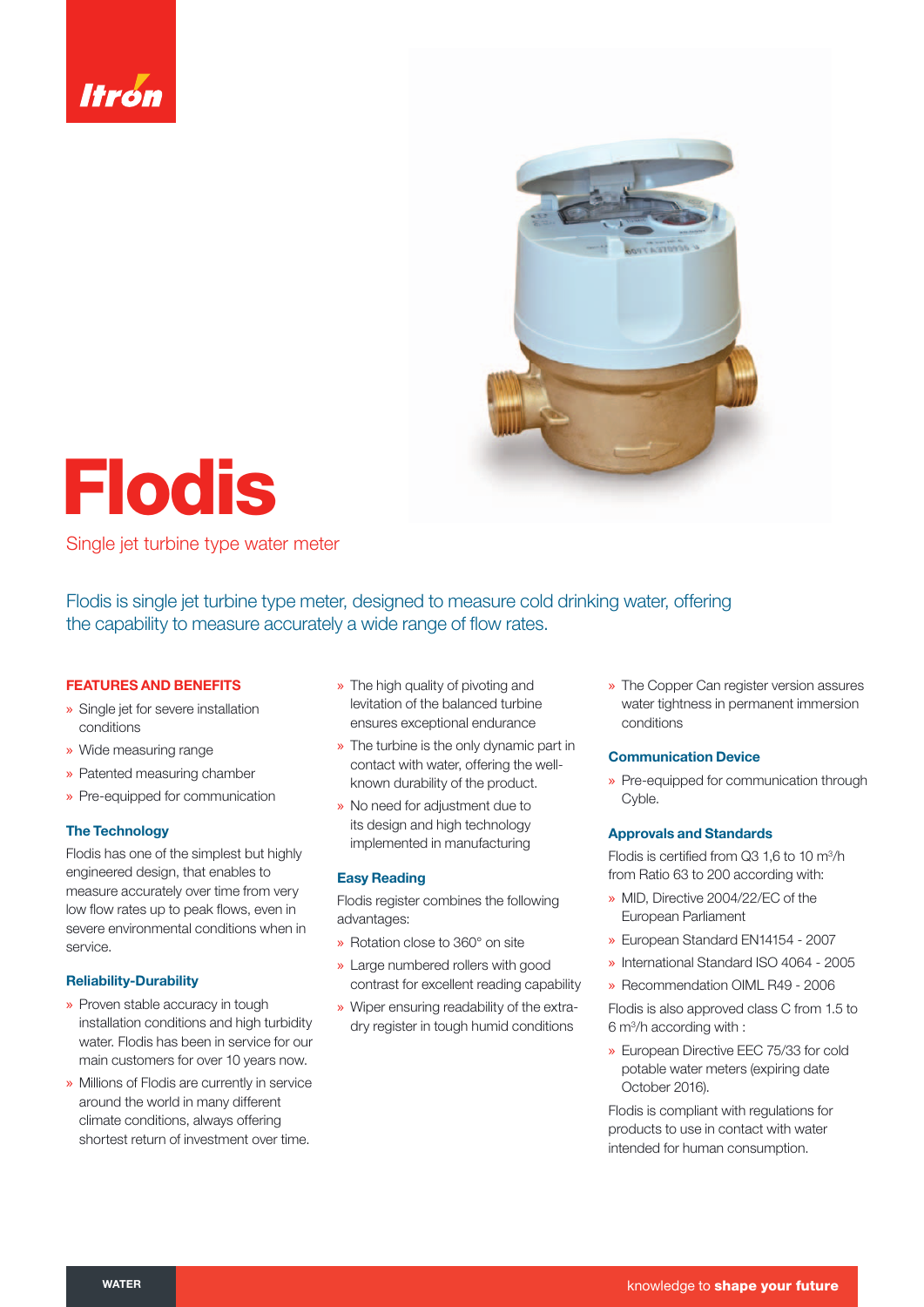

Copper Can register for permanent immersion

#### **WORKING PRINCIPLE**

Flodis has two main components; the hydraulic that allows measurement of the water flow and the register that displays the measured water volume. Transmission interface between those components is achieved by a magnetic coupling 1. Flodis is a single jet velocity meter. Flow coming from the inlet, diverted by a specially shaped injector 2 drives the turbine 3. This technology is suitable for all types of distribution water quality.

Equipped with an upstream filter  $\begin{bmatrix} 4 \end{bmatrix}$ , Flodis is protected against impurities accidentally conveyed by water. The magnetic coupling transmission, standard on the Flodis line, is accompanied by an extra-dry register. Both gears and register are in a waterproof and air proof enclosure. The turbine is the only moving part of the meter in motion in water.



Radio Frequency Cyble module fitted on Flodis meter





# **COMMUNICATION**

Flodis is supplied pre-equipped with Cyble Target Allows communication and remote reading through:

- » Pulse output (Cyble Sensor)
- » M-Bus protocol (Cyble M-Bus)
- » Radio frequency wireless link for mobile and fixed network (AnyQuest and EverBlu )

(please refer to specific leaflet)

Key Advantages of Cyble Technology

- » No need for additional investment on the meter to implement remote reading
- » Itron standardized meter interface, irrespective of meter technology and widely spread on Itron water meters range
- » Leakage detection
- » Reverse flow management
- » Consumption profile analysis
- » Immune to magnetic tampering
- $\rightarrow$  Principle proven on the field with a 20 years experience

Radio Frequency Cyble module integrated in Flodis closure cap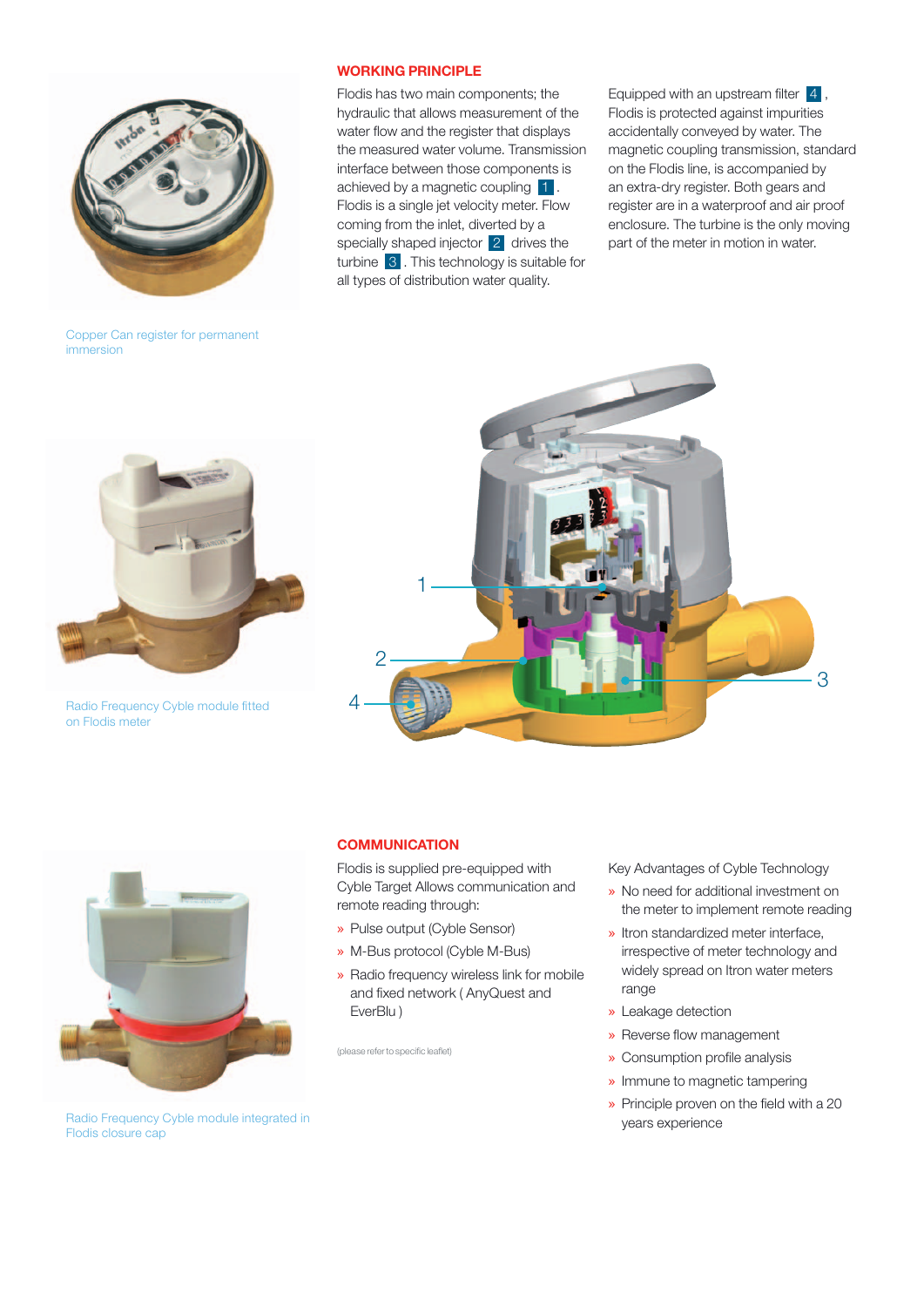# **Technical Specifications**

| <b>Meter Capacity</b>                             |         | mm            | 15        |      | 20               | 25               | 32                 |  |  |
|---------------------------------------------------|---------|---------------|-----------|------|------------------|------------------|--------------------|--|--|
|                                                   |         | <b>inches</b> |           | 1/2" | 3/4"             | 1"               | $1"$ $\frac{1}{4}$ |  |  |
| In compliance with MID - (2004/22/EC)             |         |               |           |      |                  |                  |                    |  |  |
| MID type Approval Number                          |         |               | LNE 19125 |      | <b>LNE 19864</b> | <b>LNE 14887</b> |                    |  |  |
| Nominal Flow Rate                                 | (Q3)    | $m^3/h$       | 1.6       | 2.5  | 4                | 6.3              | 10                 |  |  |
| Standard Ratio Horizontal (*)                     | (Q3/Q1) |               | 100       | 160  | 160              | 160              | 160                |  |  |
| Minimum Flow Rate                                 | (Q1)    | I/h           | 16        | 15.6 | 25               | 39.4             | 62.5               |  |  |
| <b>Transitional Flow Rate</b>                     | (Q2)    | 1/h           | 25.6      | 25   | 40               | 63               | 100                |  |  |
| Overload Flow Rate                                | (Q4)    | $m^3/h$       | 2         | 3.1  | 5                | 7.9              | 13                 |  |  |
| Pressure Loss Class at Q3                         |         | bar           | 0.25      | 0.63 | 0.63             | 0.63             | 0.63               |  |  |
| Maximum Admissible Pressure                       | (MAP)   | bar           |           |      | 16               |                  |                    |  |  |
| <b>Sensitivity Class</b>                          |         |               |           |      | UoDo             |                  |                    |  |  |
| <b>Operating Temperature</b>                      | (T)     | $^{\circ}C$   |           |      | 0.1 / 50         |                  |                    |  |  |
| <b>Climatic Environment</b>                       |         | °C            |           |      | 5/55             |                  |                    |  |  |
| (*) Other Ratios available under specific request |         |               |           |      |                  |                  |                    |  |  |

# **In compliance with EEC 75/33**

| EEC metrology class            | C horizontal - B all other positions |              |              |      |      |    |  |  |
|--------------------------------|--------------------------------------|--------------|--------------|------|------|----|--|--|
| EEC approval                   |                                      |              | F-06-G-1277  |      |      |    |  |  |
| Nominal flow rate              | <b>On</b>                            | $m^3/h$      | 1.5          | 2.5  | 3.5  | 6  |  |  |
| Maximum flow rate              | Qmax                                 | $m^3/h$      | 3            | 5    |      | 12 |  |  |
| Minimum flow rate              | Omin                                 | I/h          | 15           | 25   | 35   | 60 |  |  |
| Transitional flow rate         | Оt                                   | I/h          | 22.5         | 37.5 | 52.5 | 90 |  |  |
| Pressure loss group at Qmax    |                                      | bar          | $<$ 1 (=0.8) |      |      |    |  |  |
| Maximum admissible pressure    |                                      | bar          | 16           |      |      |    |  |  |
| Maximum admissible temperature |                                      | $^{\circ}$ C | 30           |      |      |    |  |  |

#### **Other Characteristics**

| Indication Range                  |     |                  | 99999.999 |    |    |
|-----------------------------------|-----|------------------|-----------|----|----|
| Minimum Scale Interval            |     |                  | 0.02      |    |    |
| <b>Typical Starting Flow Rate</b> | I/h |                  | ĥ         | 10 | 12 |
| <b>Testing Pressure</b>           | bar |                  | 25        |    |    |
| Communication pre-equipment       |     | Cyble Technology |           |    |    |



Flodis indicator MID marking



Flodis indicator EEC marking

# **TYPICAL ACCURACY CURVE, FLODIS RANGE**





The dynamic range is defined as the Ratio (R) between the nominal and the minimum flowrate. The MID approval proves the Flodis real capacity to withstands to higher nominal flows  $(Q3 > Qn)$ .

Flodis DN32